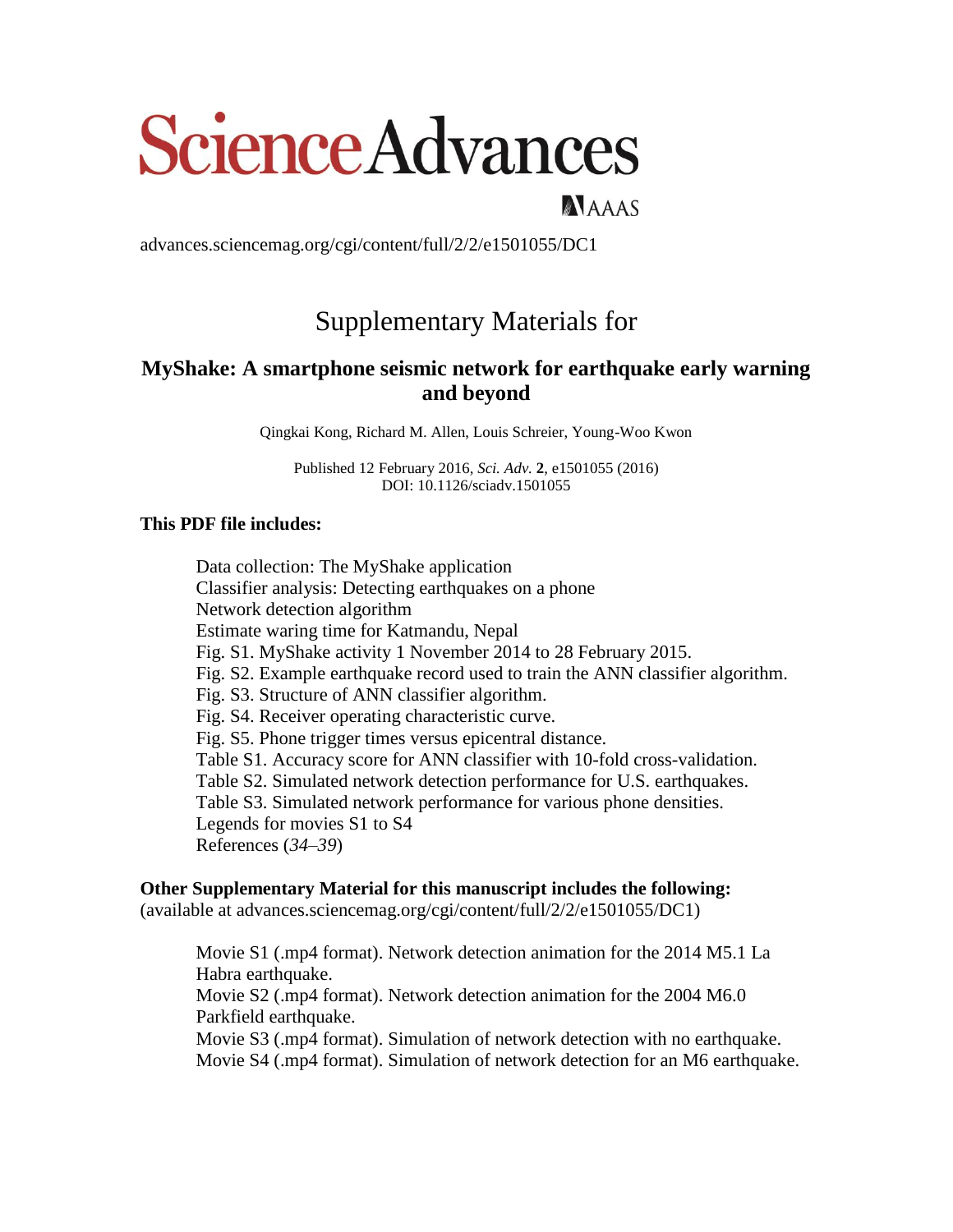# **Supplementary Materials:**

- MyShake: A smartphone seismic network for earthquake early warning and beyond
- MyShake: Smartphone based earthquake alerts

Qingkai Kong, Richard M. Allen, Louis Schreier, Young-Woo Kwon

#### **1 Data collection: The MyShake application**

"MyShake" is an android application used to release to private/personal phones. It was released to 75 phones in November 2014 (Fig. S1). This test release was aimed at student volunteers on the UC Berkeley campus. The trigger algorithm at the time consisted of a simple STA/LTA algorithm (*34*). The application first requires the phone to remain stationary for 30 minutes, meaning the acceleration is minimal and most likely the phone is siting on a stationary surface. When it meets this requirement, the phone enters into "steady state". The ratio of shortterm average (STA) and long-term average (LTA) on any of the 3-components must then exceed a threshold to trigger. When it does, trigger information was immediately sent to CPC including the phone location, time of the trigger, phone ID, and the maximum amplitude. A total of 5 minutes of data was also stored locally on the phone from 1 minute before the trigger to 4 minutes after. A ring buffer stores the last minute of accelerometer data in memory at all times for this purpose. The application also uploads state-of-health (SOH) information every 2 hours and can receive updates and triggers from the CPC. The SOH information provides us with basic information about the number of phones running the application, their location, lifetime of the app, etc. We can also update/change the settings of the application on an individual phone or all phones from the CPC, for example changing the trigger parameters. Finally, we can trigger recording on a phone from the CPC. Either individual phones or the entire network can be triggered to record for a period of time. The waveform data was only uploaded when the phone was plugged into power and had a Wi-Fi connection to minimize power and data-plan usage. All these parameters can be modified remotely. We collected four months of triggered human activity data for our training and testing dataset (Fig. S1). During this period 17600 triggers (all due to human activities) were uploaded to our CPC.

Accurate time is key for all data. The drift in the internal clock on the phones is unacceptable for earthquake-related applications, typically ranging from 0.4 – 8.6 sec/day (*35*). Thus, geographically distributed nodes need to synchronize their clocks. In the last decade, much research has been conducted to synchronize different internal clocks by referring external signal sources such as power lines, FM radio, Wi-Fi, mobile station, etc. Of them, Network Time Protocol (NTP) is the most commonly used clock synchronization protocol. With a very low network and computation cost, NTP is able to synchronize all the participating nodes within a few milliseconds. In the MyShake application all the accelerometer data is associated with its local device clock, so we synchronize them to Coordinated Universal Time (UTC) via NTP. The MyShake application synchronizes its local clock every 1 hour, thereby minimizing network and computation cost while ensuring sufficient clock accuracy at all times.

Power usage of the application is also important. Careful selection of which sensors to use and when is needed to reduce the power needs to a level that would not impact normal daily smartphone use. Our goal was an application that could continuously run in the background and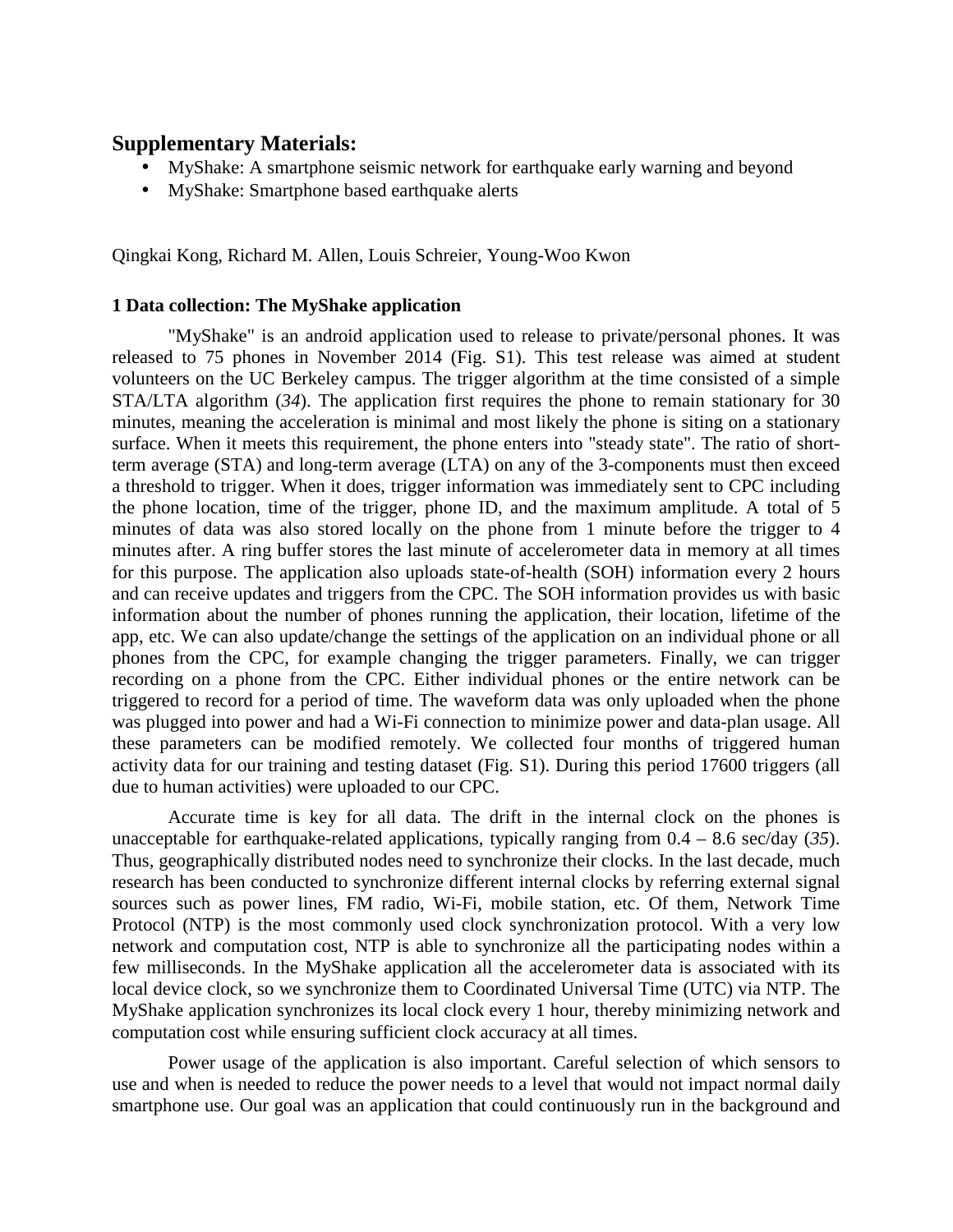still only require the phone to be charged once per day for most/typical phone users. Working within these power requirements, we found that it is possible to monitor the accelerometer data continuously all day. However, it is not possible to continuously use the GPS unit, as it is very power hungry. Instead, we only access GPS at specific times when needed. For the initial 2014 release we only attempted to obtain a location when the phones triggers. When a location request is made to the phone, it returns the best available location. If a GPS location is available it is returned. If not, then the location based on triangulation with cell phone towers is used, if not, then the last available location is used.

The current version of MyShake that we plan to release publically is modified to add the classifier analysis developed to distinguish earthquake from non-earthquake motions, and the use of GPS location has been modified. We continue to have the same initial STA/LTA trigger requirement, after the STA/LTA triggered, we use 2-sec data windows with a 1-sec step to calculate the three key features (IQR, ZC and CAV) up to 10 sec after the STA/LTA trigger. The calculated features in each time window are fed into the Artificial Neural Network (ANN) detector (on the phone) to determine if it is a likely earthquake or not. This two-step approach is implemented so that we do not increase the power requirements, since the STA/LTA method is a simple and low cost computation method. The approach to determining location has also been improved by determining the best available location at the time the phone enters steady state. Now, when the phone enters steady state, the application will try to sample the GPS location. It may take a few seconds to minutes before it gets a stable GPS location. Since phones typically sit in steady state for some time (while sitting on a desk or charging over night) it is unlikely that a trigger occurs in the first few seconds or minutes. If for some reason the phone cannot get the GPS location, e.g. the phone is inside a large building, then the cell phone network location that based on cell phone towers is used. The phone then stores the best available location for the duration of the steady state phase and associated it with the other trigger information when the phone next moves.

#### **2 Classifier analysis: Detecting earthquakes on a phone**

We used three types of data for training, validating and testing our classifier. Firstly, normal human activity data collected from the MyShake November 2014 release for four-month period shown in Fig S1. For waveforms to be uploaded, the phone must be stationary, and then move to trigger the STA/LTA algorithm as described above. 10 seconds of data immediately following the human trigger is used in our analysis. We used the first three months of data to train and validate the algorithm, and the last month was kept for final testing.

The second type of data consists of earthquakes recorded on smartphones that were placed on a shake table. These include 241 3-component records from 45 shake table tests runs. The input waveforms into the shake table were past earthquakes with amplitudes rescaled to satisfy the displacement capabilities of the shake table. We only selected the strongest portion of the waveforms recorded by the smartphones, see an example in Figure S2. We focus on the strongest portion of the waveforms, as it is difficult for our classifier to distinguish weak earthquake shaking from human activities. This dataset was used entirely for the training and validation phase.

The third type of data also consists of earthquakes, but recorded on regional seismic networks in Japan and US. It was first modified to replicate waveforms recorded on a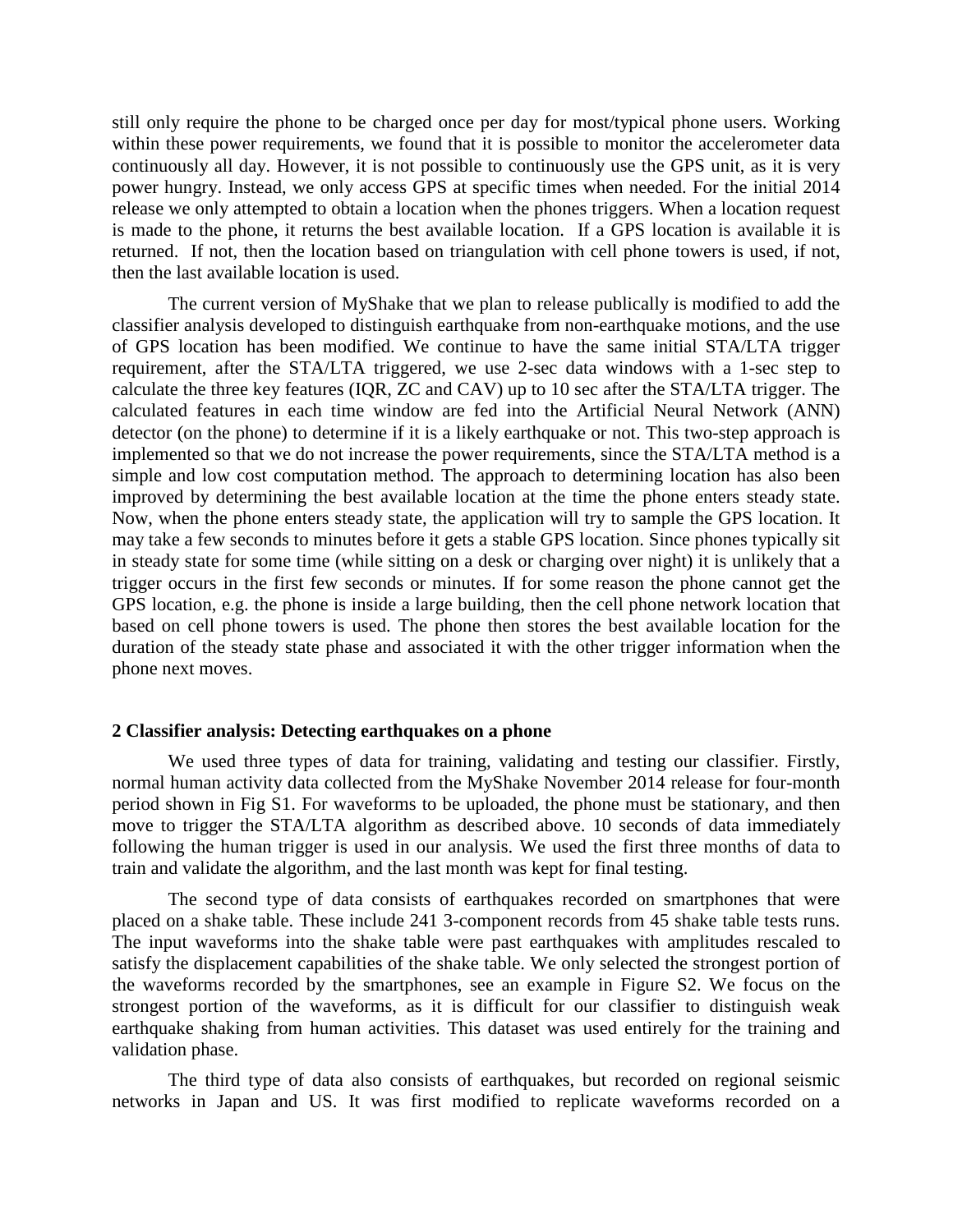smartphone. To do this we first converted the 24-bit data to 16-bit data, then we added a smartphone noise record from the noise floor tests to produce accelerometer records similar to what we would record on a phone laying on a sturdy table during the event. Phones are not expected to trigger on the initial low-energy P-waves, especially for smaller earthquakes, instead to trigger on the larger amplitude portions earthquake shaking. We therefore selected windows of data from only the strongest portion of shaking (e.g. Fig. S2). We used strong motion data from Japan's KiK-Net and K-Net to train and validate our algorithm. Data with horizontal peak amplitude greater than 0.2g for the period from January 1, 1996 to February 1, 2015 was downloaded from NIED (National Research Institute for Earth Science and Disaster Prevention). A total of 317 3-component records from 203 events were selected. To further test the performance of the algorithm, we used earthquake data from the California Integrated Seismic Network (CISN.org). We used 389 3-component records within 30 km of the earthquake epicenter from 5 events that obtained from CESMD (Center for Engineering Strong Motion Data), NCEDC (Northern California Earthquake Data Center), and SCEDC (Southern California Earthquake Data Center), the results is showing in Table 1.

All data was first high-pass filtered in a simulated real-time manner using the method described in (*36*). A range of characteristics in overlapping 2-sec data windows was calculated with 1-sec step. We experimented with using different window lengths and steps and found this to be the best compromise between having more data and keeping the window short to detect earthquakes more rapidly. 18 different features including frequency features, amplitude features, and statistical features was tested. All features had low to moderate computational requirements making it feasible to rapidly determine their values on a phone.

Since there were far more data points from human activities than that from earthquake data, this imbalance of classes could affect our classifier (*37*). In order to create a dataset with equal classes, we used the kmeans cluster method (*37*) to group the human activities into a number of clusters, with the number of clusters being equal to the number of the earthquake data points. The centroid of the cluster was taken to represent human activity data. This not only created a balanced dataset for us to train our classifier, but also reduced the computation burden during the training.

We selected the best 3 features to distinguish between earthquake and non-earthquake data using greedy forward feature (*37*) selection. They are the interquartile range (IQR) between the 25th and 75th percentile of the acceleration vector sum, the zero crossing rate from the component with the highest value (ZC), and the cumulative absolute velocity (CAV) of acceleration vector sum. IQR is an amplitude parameter that shows the middle 50% range of amplitude of the movement. ZC is a simple frequency measure. CAV is a cumulative measure of amplitude on the three components in the time window and is determined as follows:

$$
CAV = \int_{0}^{2} |a(t)| dt
$$

Where  $a(t)$  is the vector sum of the 3 components acceleration.

An ANN (artificial neural network) approach is used to classify a particular data window as an earthquake or not an earthquake. Each feature was first scaled to a range of 0 to 1. We used an ANN with one hidden layer and completed a grid search to test different numbers of neurons. Best performance is achieved when the ANN has 1 hidden layer with 5 neurons (Figure S3) with a standard sigmoid activation function (*37*) defined as: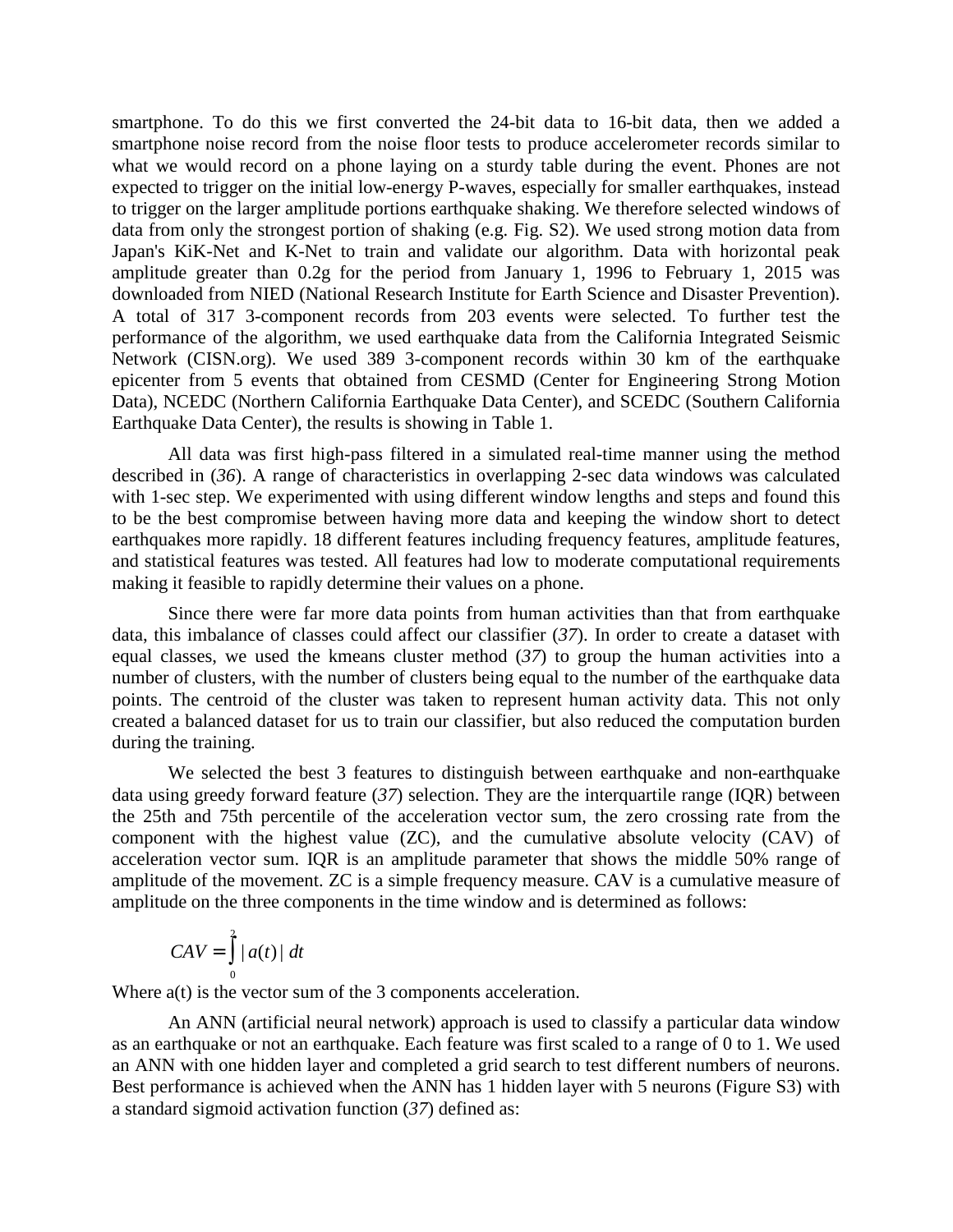$$
s(x) = \frac{1}{1 + e^{-x}}
$$

The ANN was trained and validated using 3 months of human activity data, and earthquake data from shake table tests and Japanese events. The dataset was split multiple times using 70% of the data for training and 30% for testing for cross-validation tests. The accuracy of the classifier when applied to the test datasets is very good, showing 98% to 99% accuracy each time (Tables S1, and Fig S4).

Our trained ANN classifier algorithm was tested by applying it to a dataset consisting of data that was not used in the training/validation process. This contained the last month of MyShake human activity data (February 1 to 28, 2015), and data from large US earthquakes modified to represent waveforms recorded on smartphones. Note that no selection criteria were applied to the US earthquake data (recall that for the Japan earthquake data, we only selected the stations have clear large amplitudes). We applied the classifier to all available waveforms, and the results of this validation are shown in Table 1 and described in the main text.

#### **3 Network detection algorithm**

Our first-generation network detector identifies multiple triggers in a space-time cluster, and is based on the approach used in our ElarmS-2 earthquake early warning algorithm for traditional regional seismic networks (*22*). We stored triggers for 20 seconds and look for 4 or more triggers within a 10 km radius region that can be associated. We require greater than 60% of operating phones to have been triggered within 10 km of the location of the event for an event to be declared (the estimated event location is the centroid of the locations of the triggered phones.). The origin time is assumed to be that of the first phone to trigger. The magnitude is estimated based on the peak ground acceleration of the triggered phones as described in the main text. Triggers from phones at greater than 10 km must then fall within a defined space-time region to be associated with the event (Fig. S5).

We used simulated phone triggers from two earthquakes to test the performance of the algorithm: 2014 La Habra M5 earthquake and 2004 M6 Parkfield earthquake. See the Fig. 6, Movies S1, and S2 for the detection of these two earthquakes, and Table S2 for the performance of the algorithm. In these simulations we assume zero latency due to processing and network transmission. We estimated the actual latency that will be introduced into the system due to the processing on the phone and network transmission. First, to estimate the processing delay of the ANN on the phone we did a test run for one night and found the average processing time is to be 4.5 milliseconds. Second, the transmission of the trigger data from phone to CPC is via UDP (User Datagram Protocol), which is a common choice for time-sensitive applications. We found that the average delay time of transmitting the data from the phone to the CPC via UDP is 50 milliseconds.

In addition to the simulated phone triggers from real earthquakes, we generated phonetriggers for a simulated network to test performance sensitivities of our network detector. We used a 1<sup>°</sup> by 1<sup>°</sup> box and randomly distributed N stations within the box where N can be 100, 200, 300, 400 or 500. We allowed randomly distributed false triggers at a rate based on the assumption that 10% of phones initially trigger due to movement every second, and then 7% are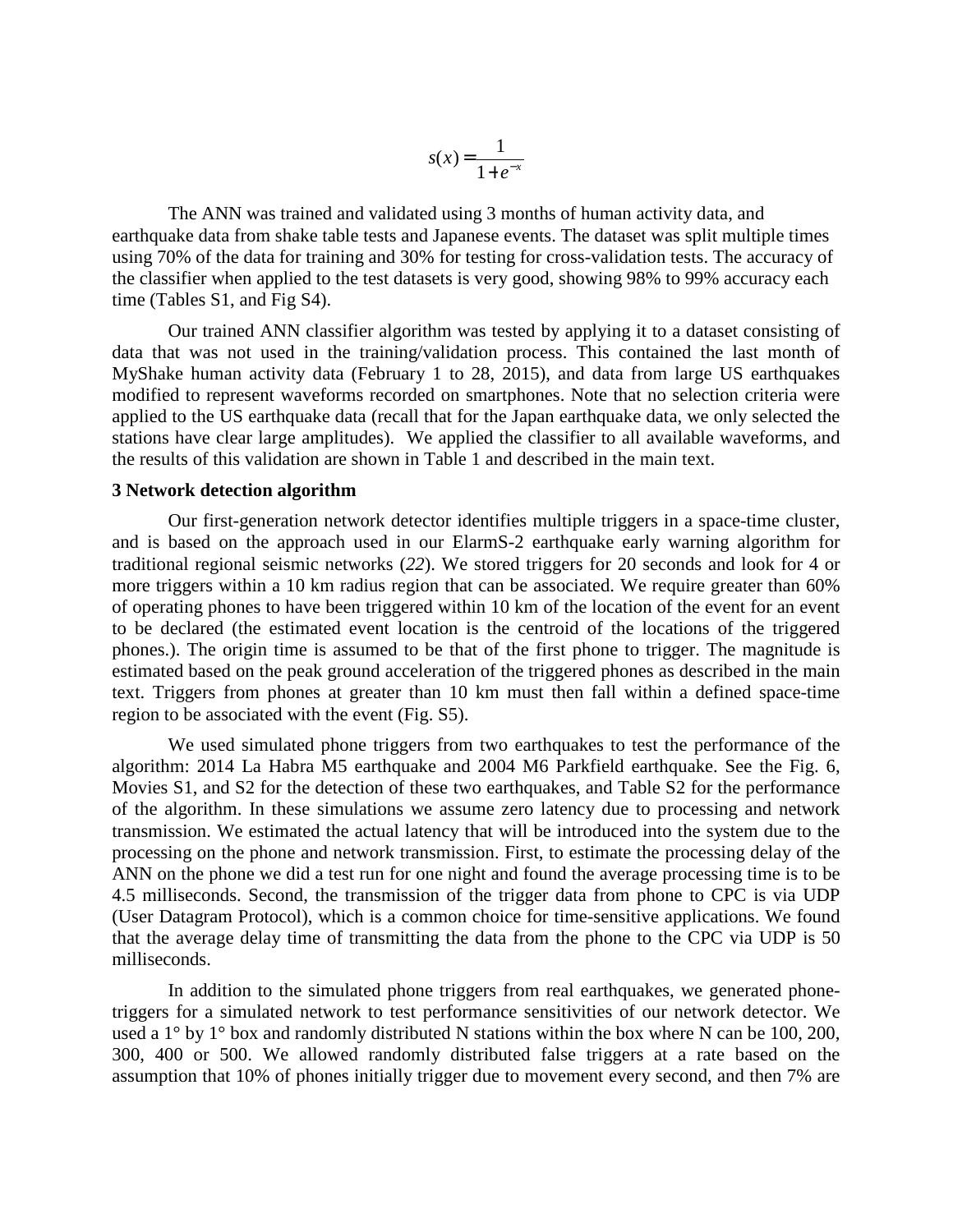classified erroneously as an earthquake (Movie S3). We then added earthquake triggers due to earthquakes using the following method (Movie S4).

The trigger time for each phone is based on Fig S5. Given the distance of the phone from the epicenter, the trigger time is randomly selected within the time range given by the blue lines on Fig S5. To determine a probability that a phone triggers, we developed a simple regression relation for the probability of a trigger given the estimated peak ground acceleration (PGA) at the site. We estimated peak ground acceleration at the site using a standard ground motion prediction equation (*38*). Our observations from the M5.1 La Habra earthquake are that the probability a phone triggers is 1, 0.8, 0.4, 0.25, 0.1, 0.01 at epicentral distances up to 5, 10, 20, 30, 40, and 50 km respectively. Using these observations we performed a simple regression between  $log_{10}PGA$ and trigger probability. The resulting regression relation is

$$
P = 0.798 \times \log_{10} PGA - 0.557
$$

where P is the probability that a phone is triggered. In the case that  $P>1$  we set  $P=1$  and  $P<0$  we set  $P=0$ .

In 1000 simulations for each value of N, there were no false network earthquake detections. For N=500, 400 or 300 the performance is similar with all events detected  $\sim$ 3.5 sec after the origin time with location errors of ~4km (Table S3, Movie S4). For N=200, 32 of the 1000 events were not detected, and 11 were not detected for N=100 (Table S3). It also took longer to detect the events, and the locations had larger errors for N=100 and 200 illustrating the need for a dense distribution of smartphone detectors for this approach to work. The N=300 case corresponds to average distance between phones of 6.4 km. We also did 1000 simulations with only noise data without earthquakes, and found the algorithm did not have false alert issued. This is due to the requirement that >60% of active phones trigger within a 10 km radius for an earthquake to be declared.

#### **4 Estimate warning time for Katmandu, Nepal**

For the M7.8, 25 April 2015 earthquake in Nepal we can estimate the possible warning time in Katmandu using our smartphone seismic network approach. The location of the epicenter is 28.147°N, 84.708°E, and the location of Katmandu is 27.700°N, 85.333°E, a separation of 79 km. The S phase of the earthquake will arrive at Katmandu in 25.2 seconds based on iasp91 model (*39*). Assuming there are smartphones near the location of the earthquake, and because our network detection algorithm makes use of phones within 10 km of the epicenter, we would expect an earthquake detected when the S-wave reaches 10 km from the epicenter, which is 3.9 seconds after the origin time based on iasp91. Therefore, there could be ~20 seconds warning if we have a smartphone seismic network in Nepal.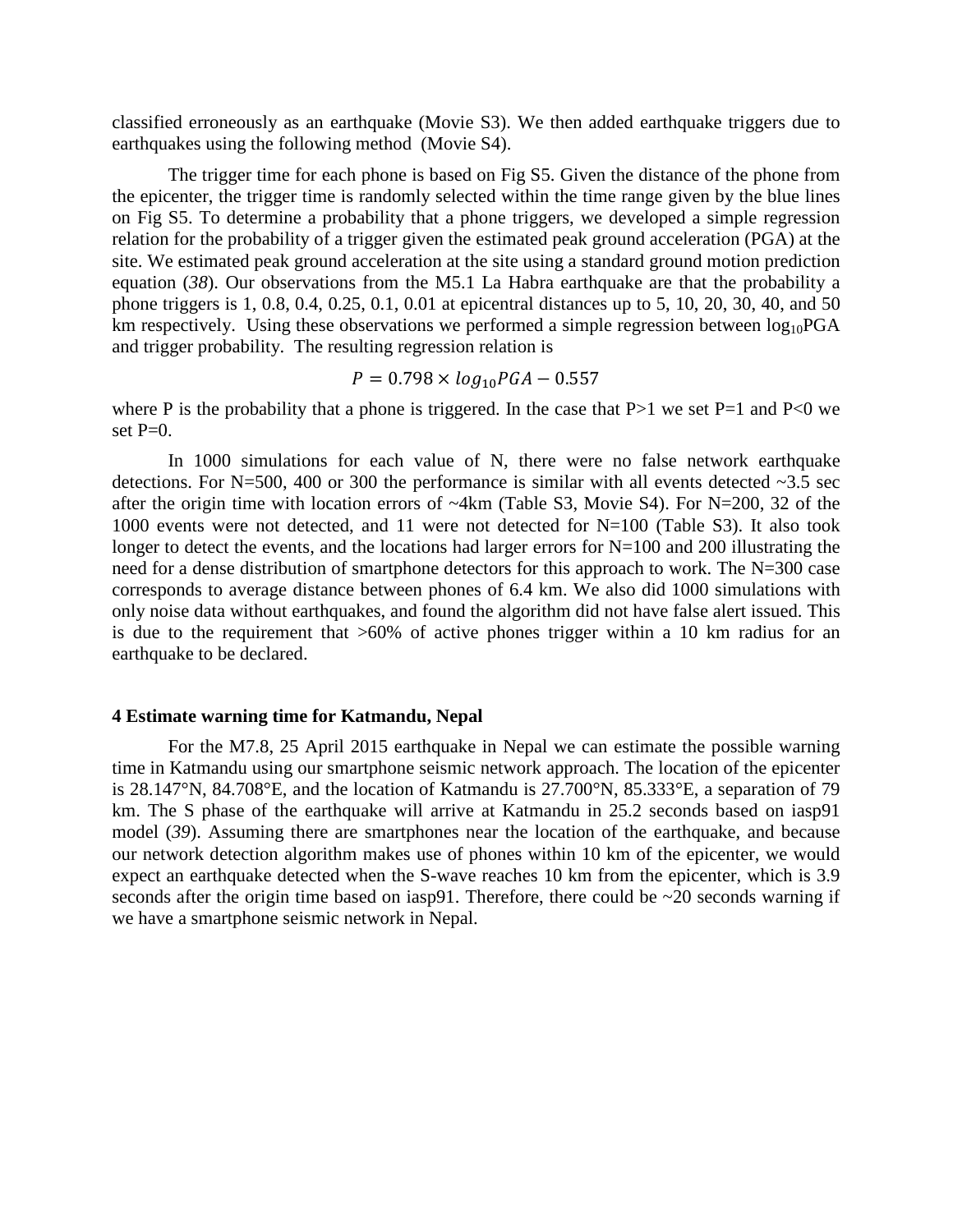

**Fig. S1. MyShake activity 1 November 2014 to 28 February 2015.** (a) Number of phones that downloaded MyShake and registered with our network (green curve), and the number of active phones running the application on a given day based on the SOH information (blue curve). Server at CPC restarts during the first month is the reason the number of active phones drops to zero. (b) Number of phone triggers each day with waveforms uploaded to the CPC, a total of 17600 triggers were collected.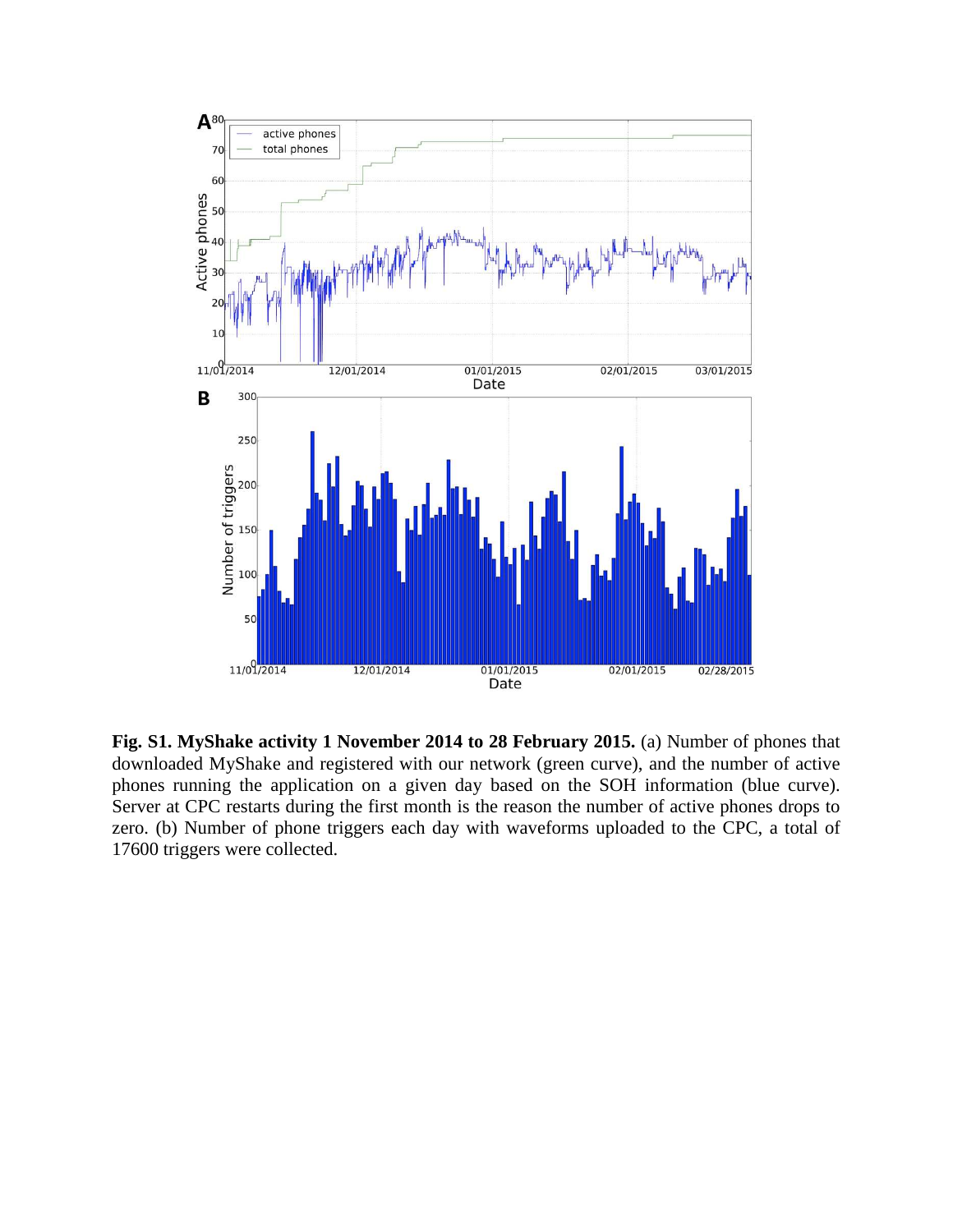

Fig. S2. Example earthquake record used to train the ANN classifier algorithm. waveform is the EW component from a regional network station 16.5 km from the epicenter of waveform is the EW component from a regional network station 16.5 km from the epicenter of the western Tottori earthquake (M7.3) of October 6, 2000. The data has been modified to the western Tottori earthquake (M7.3) of October 6, 2000. The data has been modified to represent a smartphone recording at the same location. Only 2-sec windows of data from the yellow region were used to train our algorithm. **earthquake record used to train the ANN classifier algorithm.** The W component from a regional network station 16.5 km from the epicenter of earthquake  $(M7.3)$  of October 6, 2000. The data has been modified to none recor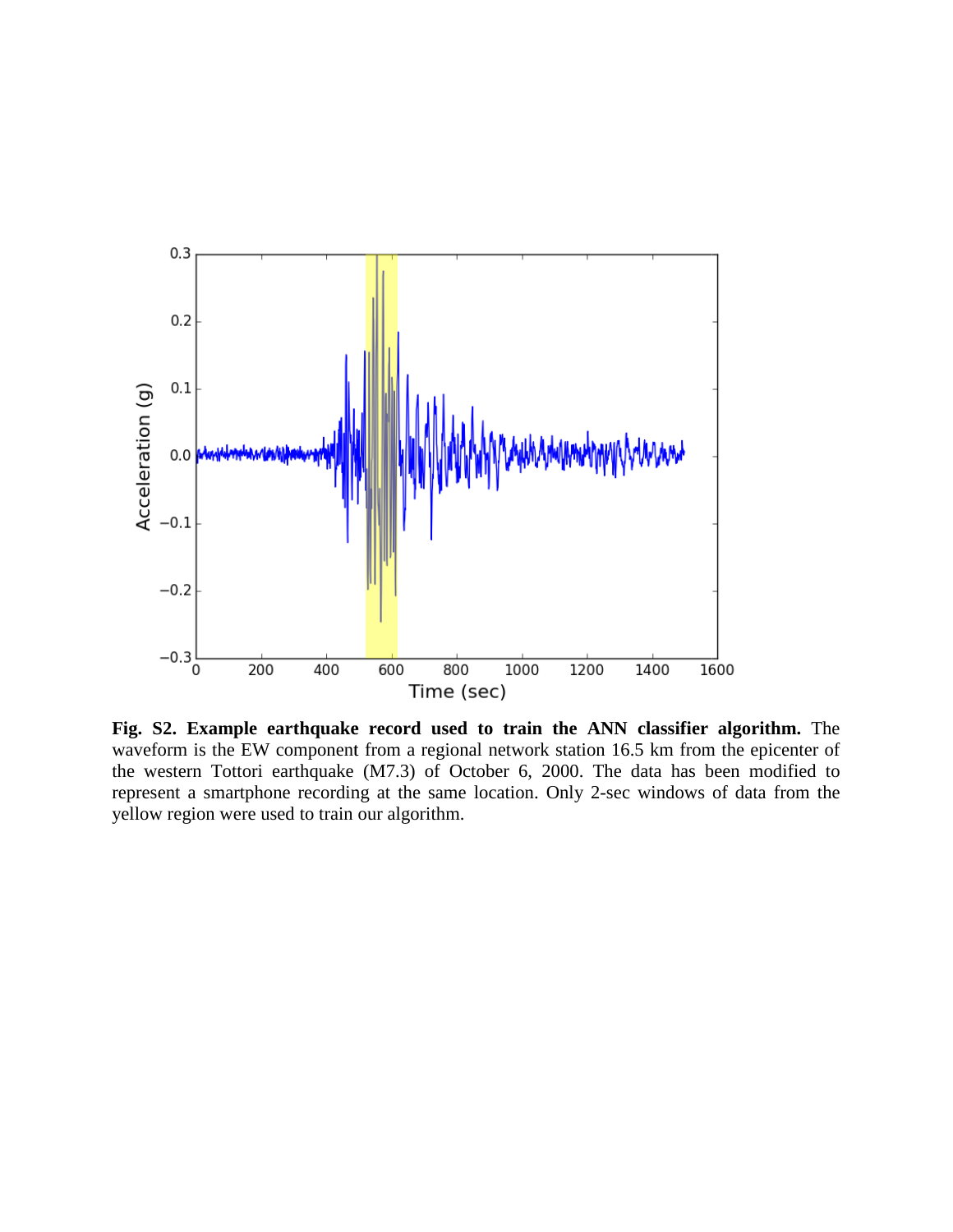

**Fig. S3. Structure of ANN classifier algorithm.** It has three layers: one input layer with 3 nodes, a hidden layer with 5 nodes, and an output layer with 1 node. For the hidden layer and output layer, the inputs from the previous layer to the each node will be first summed and then fed into an activation function shown as f.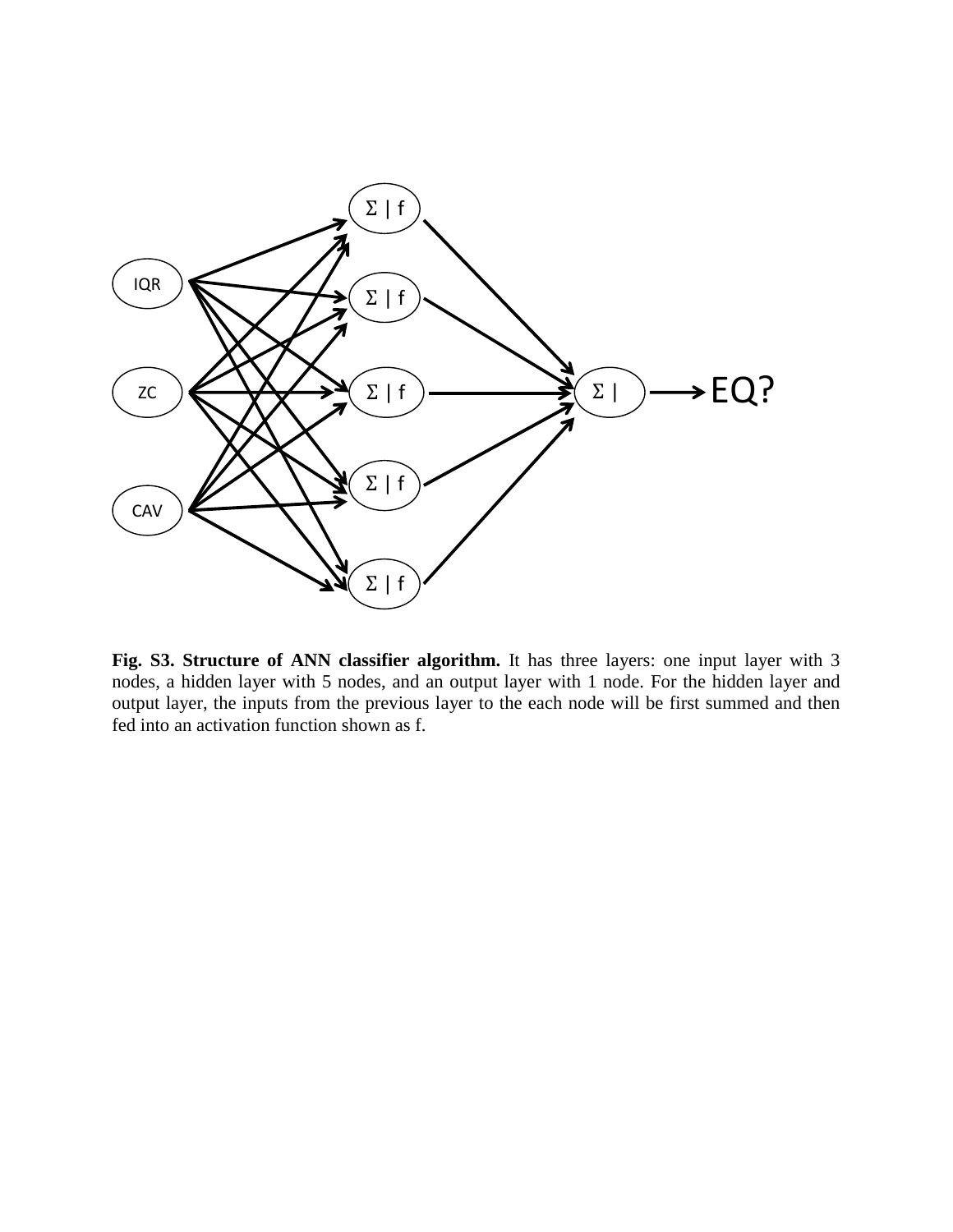

**Fig. S4. Receiver operating characteristic curve.** Shows the ANN classifier performance on 30% test data split from the training data. The ROC curve shows the false positive rate (classified as earthquake when it is a non-earthquake) on the x-axis, , against true positive rate (classified as an earthquake when it is an earthquake) on the y-axis. Ideally, the curve will climb quickly an earthquake when it is an earthquake) on the y-axis. Ideally, the curve will climb quickly toward the top-left corner meaning the model correctly predicted the cases. Our result is quite close to the ideal cases.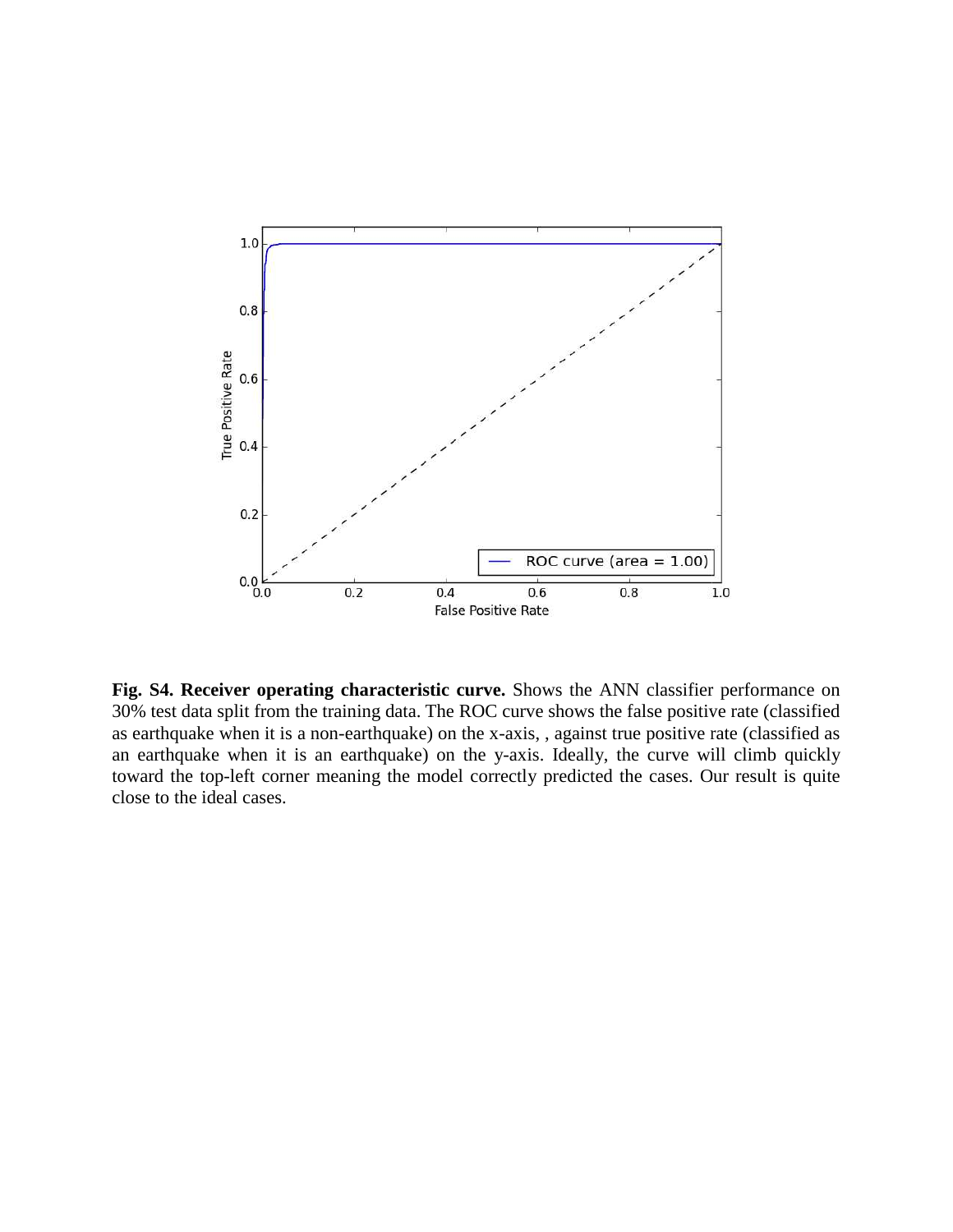

Figure S5. Phone trigger times versus epicentral distance. The regional network data California and Japan was modified to phone-quality data and then our classifier applied to the California and Japan was modified to phone-quality data and then our classifier applied to the data to determine when a trigger occurs. The red line is the best-fit to the data and has a moveout velocity of 3.2 km/sec; most triggers are generated by the S-wave or the later surface wave. The blue outline is the time-space window used for association of triggers with an event by the network detection algorithm. er **times versus epicentral distance**. The regional network data from smodified to phone-quality data and then our classifier applied to the trigger occurs. The red line is the best-fit to the data and has a moveout ost tr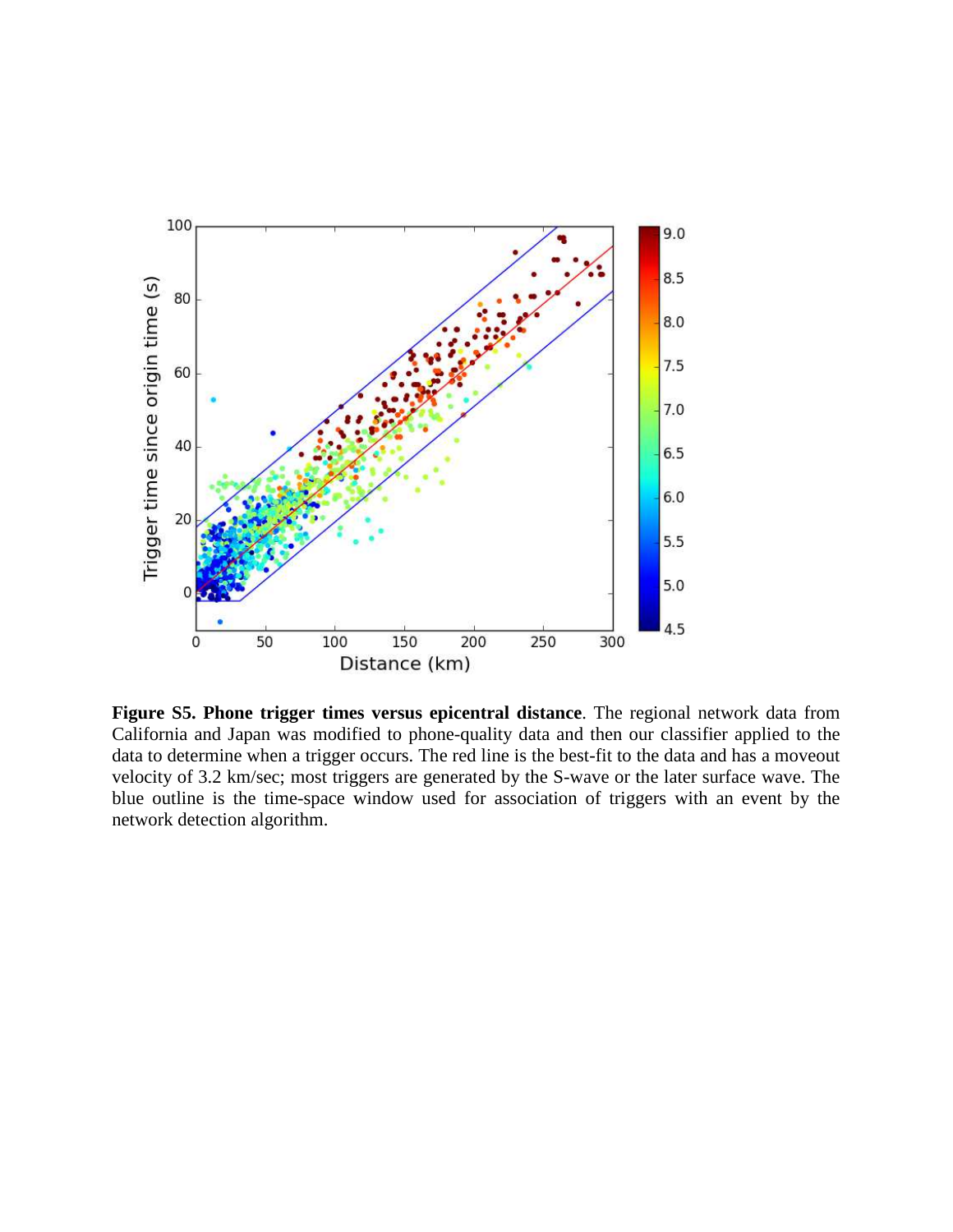**Table S1. Accuracy score for ANN classifier with 10-fold cross-validation**. The score row shows the accuracy score for each run defined as

$$
accuracy(y, \hat{y}) = \frac{1}{n} \sum_{i=0}^{n-1} I(\hat{y}_i = y_i),
$$

where n is the number of samples used, and *I* is a function that takes 1 when the argument is true, and 0 otherwise. This means that if the ANN classifier correctly classify the data, then *I* will be 1, otherwise 0. So the higher the average score, the better the ANN classifier. We ran a 10-fold cross validation, which means we split data into 10 sets of n/10 and trained on 9 datasets and tested on 1 dataset. We repeat this process 10 times, and each time select a different dataset as test set. The mean row shows the average score from the 10 runs, with the deviation showing in the parentheses.

| Score | 0.9893                | 0.9830 |  |  |  | $0.9839$   0.9811   0.9919   0.9919   0.9893   0.9857   0.9821 |  |  | 0.9966 |
|-------|-----------------------|--------|--|--|--|----------------------------------------------------------------|--|--|--------|
| Mean  | $0.986 \ (\pm 0.001)$ |        |  |  |  |                                                                |  |  |        |

**Table S2. Simulated network detection performance for U.S. earthquakes.** Simulated phone triggers from 2014 La Habra M5 earthquake and 2004 M6 Parkfield earthquake were used to test the network detection algorithm. The magnitude, location and origin time estimates and errors are given for the initial MyShake estimates.

| Earthquake        | Origin time    | Event    | Event      | Alert    | Mag. | Location  | Origin time |
|-------------------|----------------|----------|------------|----------|------|-----------|-------------|
|                   |                | latitude | longitude  | time     |      | error(km) | error (sec) |
| La Habra:<br>True | March 29,      |          |            |          |      |           |             |
|                   | 2014           | 33.932   | $-117.917$ |          | 5.1  |           |             |
|                   | 04:09:42       |          |            |          |      | 3.76      | 2           |
| La Habra:         | 04:09:44       | 33.900   | $-117.930$ | 04:09:47 | 5.2  |           |             |
| Estimated         |                |          |            |          |      |           |             |
| Parkfield:        | Sep 28,        |          |            |          |      |           |             |
| True              | 2004<br>35.815 |          | $-120.374$ |          | 6.0  |           |             |
|                   | 17:15:24       |          |            |          |      | 1.55      | 2           |
| Parkfield:        | 17:15:26       | 35.810   | $-120.390$ | 17:15:28 | 5.5  |           |             |
| Estimated         |                |          |            |          |      |           |             |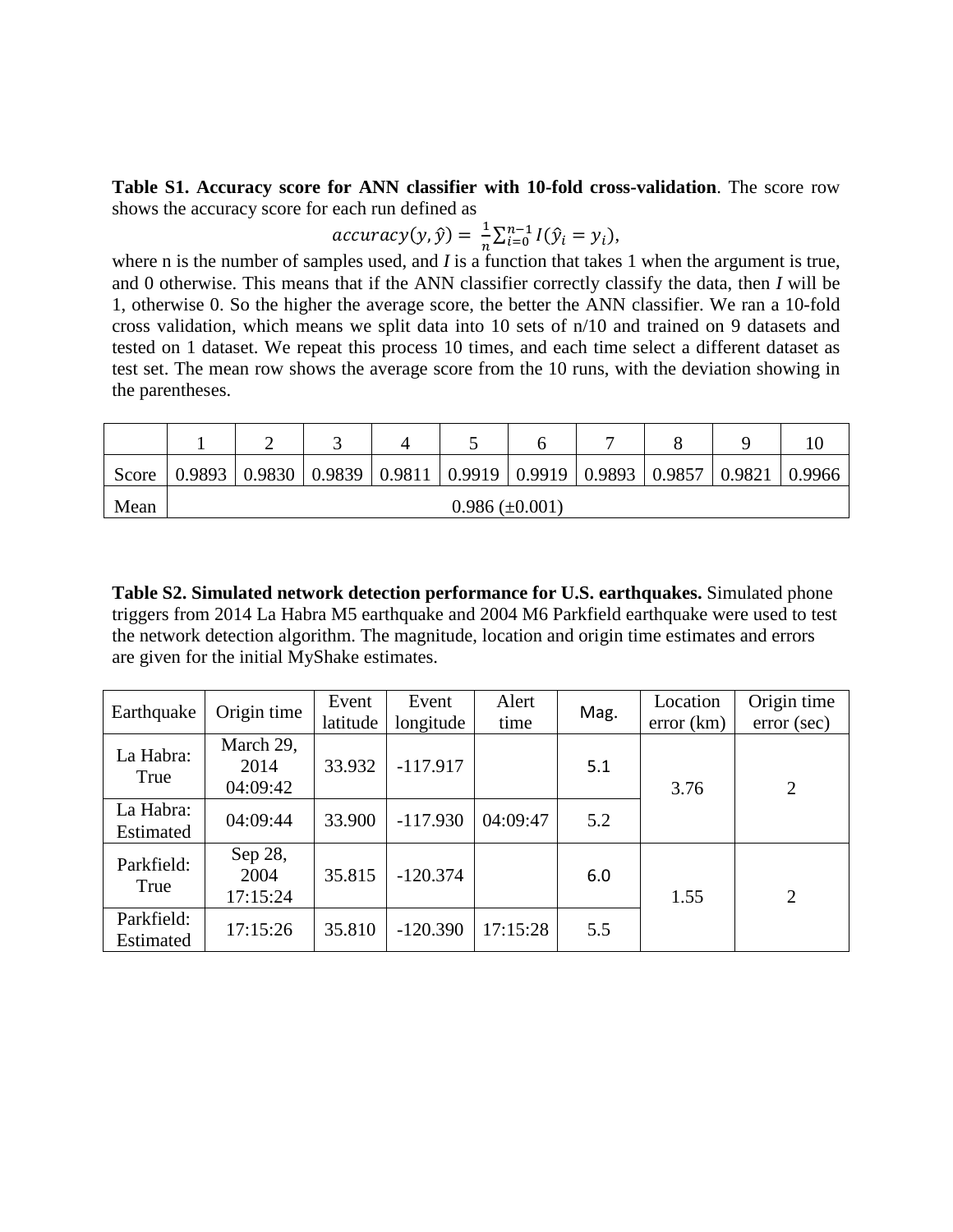**Table S3. Simulated network performance for various phone densities**. N is the number of randomly distributed stations within a  $1^{\circ}x1^{\circ}$  box (~111x111 km); we did 1000 simulations in each case for a M6.0 earthquake. The location errors are the differences between the true earthquake location and the estimated earthquake location. The origin time errors are the time difference between the true earthquake origin time and that estimated. The detection time is the time after the true earthquake time that the algorithm detects it. In all cases we show the average value  $\pm$  standard deviation. The last column shows the number of simulations in which the earthquake was not detected.

| Number<br>of<br>stations | Location<br>error(km) | Origin time<br>error (sec) | Detection time after<br>true origin time (sec) | Events not detected<br>(out of $1000$ ) |
|--------------------------|-----------------------|----------------------------|------------------------------------------------|-----------------------------------------|
| $N = 100$                | $14.02 + 8.92$        | $4.41 \pm 2.80$            | $6.59 \pm 2.87$                                | 11                                      |
| $N = 200$                | $5.29 \pm 4.42$       | $1.77 \pm 0.96$            | $3.93 \pm 0.99$                                | 32                                      |
| $N = 300$                | $4.36 \pm 4.79$       | $1.42 \pm 0.77$            | $3.53 \pm 0.80$                                |                                         |
| $N = 400$                | $3.56 \pm 3.18$       | $1.27 \pm 0.66$            | $3.48 \pm 0.69$                                |                                         |
| $N = 500$                | $3.50 \pm 3.86$       | $1.26 \pm 0.73$            | $3.51 \pm 0.63$                                |                                         |